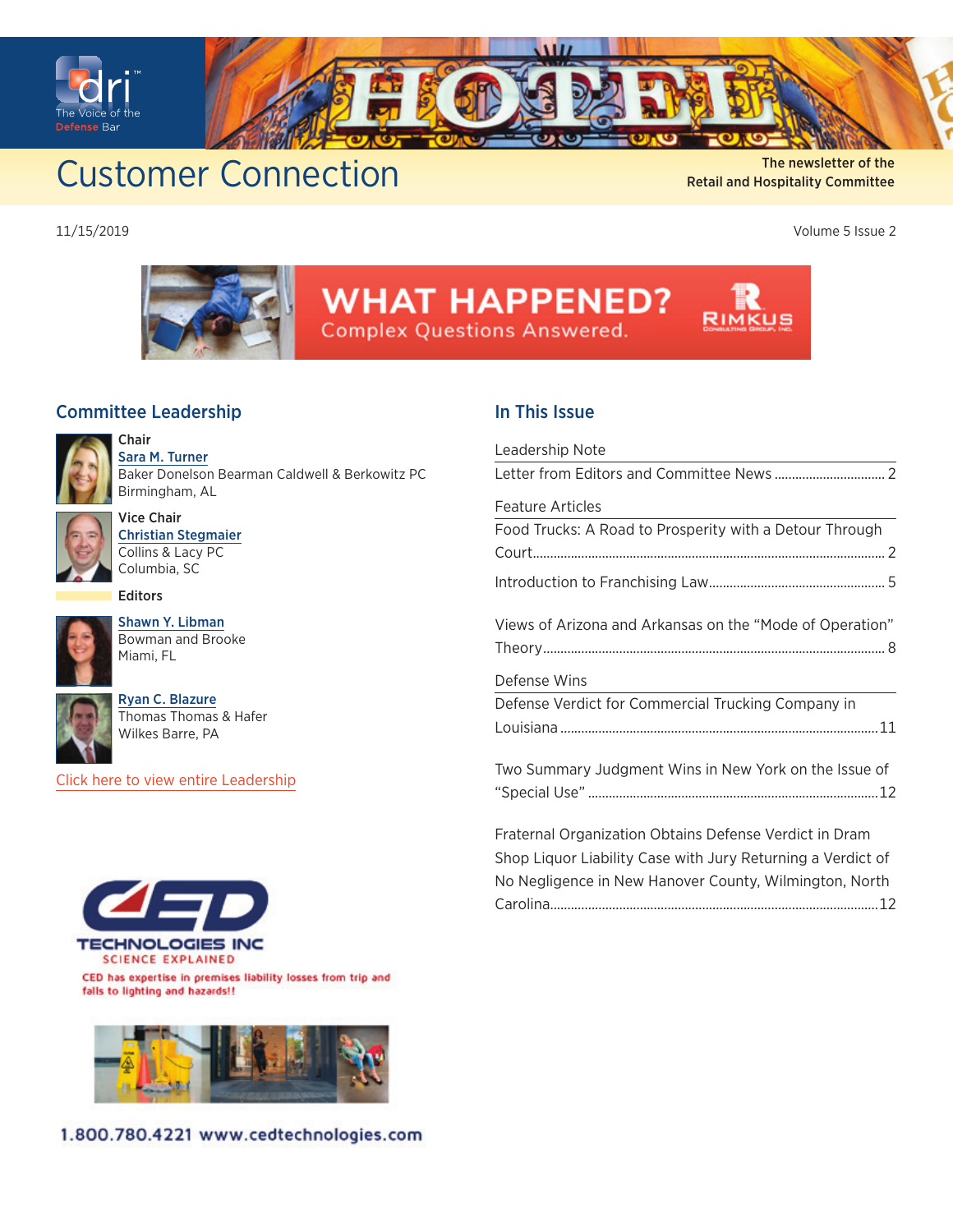#### <span id="page-1-0"></span>Leadership Note

### Letter from Editors and Committee News



Greetings from your editors, Ryan Blazure and Shawn Libman! We are excited to share with you the Fall 2019 Retail and Hospitality Committee newsletter, *Cus-*

*tomer Connection*!

We hope many of you had a wonderful experience at the Annual Meeting last month. It was a great time to reconnect with DRI friends from all different practices and locations. New Orleans is always one of the greatest cities in the world in which to network, explore, and party (a little too much)! Highlights included the Fulton Alley Street Party on Thursday and the Mardi Gras Masquerade Ball on Friday, in addition to all the other amazing things The Big Easy had to offer!

We are already starting to plan the spring 2020 DRI Retail and Hospitality Seminar. Be on the lookout for more news in the coming months. If you are interested in participating, speaking, or just want to help plan the seminar, please reach out to either of us. We can help put you in touch with the steering committee.

The steering committee is highlighting the [substantive](https://members.dri.org/driimis/DRI/Members/Committee_Managment.aspx?CommitteeCode=0460&Action=SC)  [law groups](https://members.dri.org/driimis/DRI/Members/Committee_Managment.aspx?CommitteeCode=0460&Action=SC) (SLGs) at the next seminar. SLGs are smaller groups within the Retail and Hospitality Committee, which focus on specific legal topics such as premises liability, negligent security, franchising, technology, amusement,

food safety, employment, insurance coverage and many others. SLGs are a great way to find people who have similar legal experience. If you are interested in being active in an SLG please contact the SLG Chair Shawn Libman. We are working on coordinating special networking events, speaking arrangements and writing opportunities for SLG members.

If you want to keep up with all the committee news check out our online community. You can sign up to receive live email updates or get daily/weekly digest emails from the online forum. This is an excellent resource and I hope you take the opportunity to join the conversation.

The *Customer Connection* newsletter's mission is to cover the latest topics benefiting your daily practice. Is there something brewing that you want to know more about? Any recent experiences that your colleagues could benefit from? Do you have a great win that should be celebrated? Let us know! We would love to cover it in our next issue. Contact us to make it happen.

Thank you to the article authors and the newsletter committee for their hard work. If you enjoyed an article please do not hesitate to reach out and tell the author! I am sure they would enjoy hearing from you.

And don't forget…please share this newsletter with your clients! Now go read those articles!

#### Feature Articles

### Food Trucks: A Road to Prosperity with a Detour Through Court

#### By R. Delacy Peters and Sky Brown



Fast. Fascinating. Affordable. Food. These are the tenets of the food truck industry. Gone are the days of the simple taco truck or lunch wagon. From Burger Buses

and Waffle Trucks to Korean Fusion and Lobster Rolls, it's a wild west of entrepreneurs, budding restaurateurs, and established businesses all looking to capitalize on a growing market that promotes creativity, efficiency, and flexibility. In the United States today, there are food trucks

operating in over 300 cities, which in 2017 generated an estimated \$2.7 billion dollars in revenue.<sup>1</sup> However, just as law and order made its way across the prairie to the Pacific and tamed the west, so goes the fate of the humble food truck. As this industry grows, so do the barriers of entry and the regulatory restraints on a once free and fluid market.

U.S Chamber of Commerce, Food Truck Nation.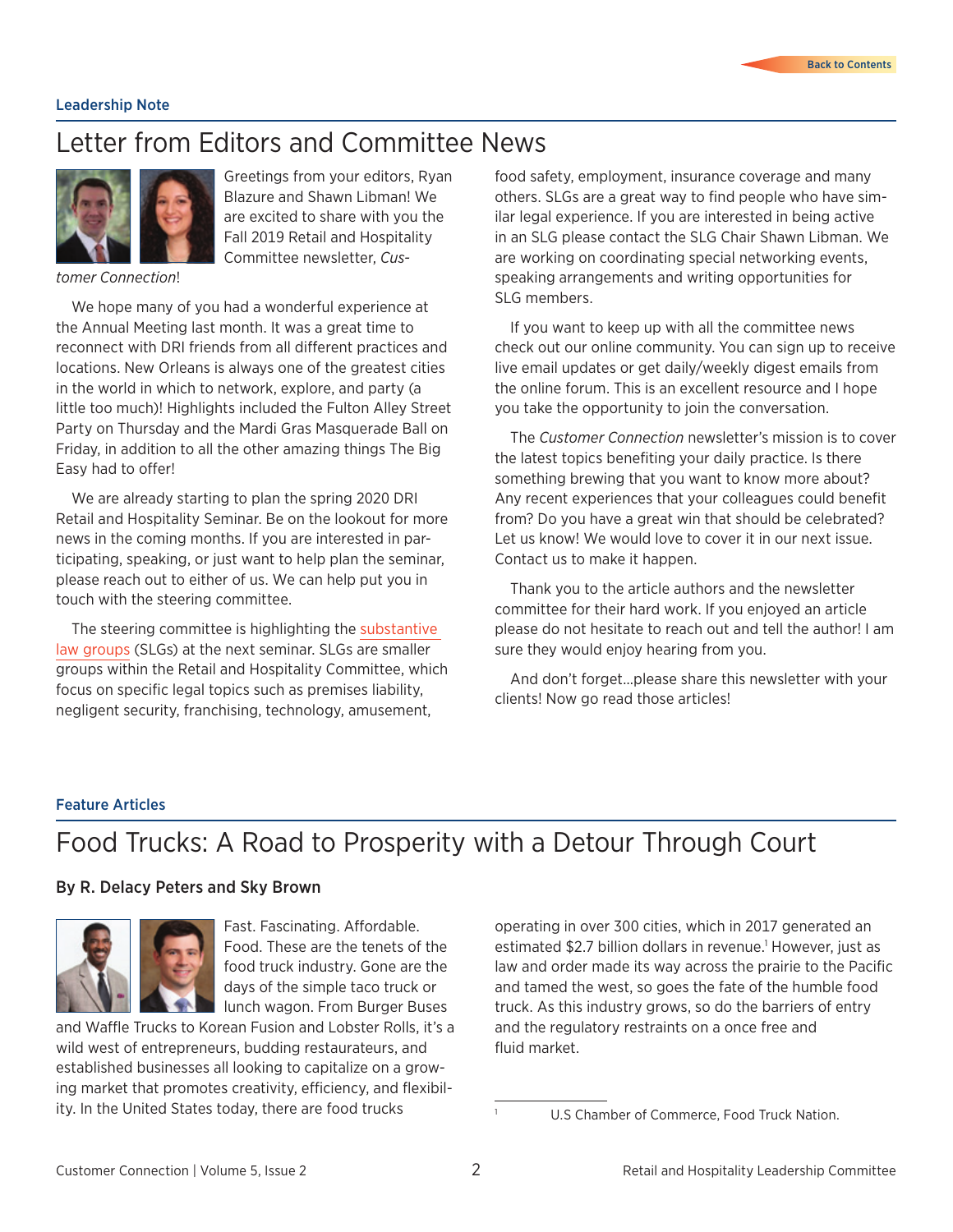When advising current and potential clients in this growing minefield of regulations, there are a few areas of particular importance to consider: Entity Formation; Business Aptitude; and Local Permitting and Food Safety.

#### Entity Formation

Clients must carefully consider how they wish to structure their new endeavor. This includes considerations of how taxes are to be paid and how liability is to be distributed. While many of these issues are state specific, clients should be discouraged from pursuing a food truck venture as a sole proprietorship which could open the door to direct financial and legal liability. Rather, the recommended route often includes creating a limited liability company ("LLC") early in the process. This allows for the separation of personal liability while retaining the benefit of a tax passthrough. Another approach can include the creation of a subsidiary under an existing business entity for clients with established brick-and-mortar restaurants.

#### Business Aptitude

The landscape and allure of the food truck industry has drawn in many first-time business owners, either looking to break the yoke of their current employers or to find a part-time business that they feel is self-sustaining. This, in itself, forces a unique issue of understanding client expectations versus client abilities and expertise. Therefore, it is important to advise clients not only of possible future conflicts but also to help clients affirmatively address potential pitfalls.

For this reason, operating agreements between partners, financiers, and other invested parties are essential. A wellcrafted agreement can help clients distinguish operational guidelines and responsibilities between partners, provide mechanisms for resolving disputes, and set clear financial benchmarks. For example, in the case of two partners, one financial and other operational, the operating agreement should identify which partner is responsible for handling tax issues, which partner is responsible for inventory management, and a mechanism for approving vendor and client contracts. While, these issues may seem mundane, these agreements create a system of checks and balances that will aide clients in navigating the turbulent and stressful start-up period.

#### Local Permitting and Food Safety

Permitting and understanding the increasing web of regulations governing food truck operation is—and will

continue to be—a never ending and persistent issue for any individual entering the industry. Depending on the jurisdiction, obtaining the necessary permits and licenses to begin operations can vary from as few as 10 to more than 30 separate procedures.<sup>2</sup> Related costs may range anywhere from \$800 to \$17,000, and this cost variation can be instrumental to the client's successfully implement his or her vision. As such, start-up costs and related matters should be considered long before the process of purchasing the physical means needed to launch.

For example, in the City of Houston, two sets of plans must be sent to the Health Department for approval prior to constructing or remodeling any mobile food unit.<sup>3</sup> Additionally, all employees must either obtain a food service manager certification or complete a food handler training course within 60 days of employment.4

Moreover, different cities may have different approval processes based on certain characteristics of the truck's operation. For example, in Houston, there is a single process used for all types of vendors while, conversely, San Francisco has two processes depending on whether the food truck will operate on private property or public right-of-way.5 Luckily, many jurisdictions provide checklists to help navigate the red tape.

An often-overlooked necessity by many first-time entrepreneurs is an understanding of regulations on food safety, preparation, and waste management. Just like a brick-and-mortar restaurant, the food truck industry is subject to regular health inspections, grey water waste management, and strict regulations regarding the offsite preparation and storage of food. Clients are often surprised to learn that food cannot simply be prepped at home or that discarded food waste cannot be disposed of in a conventional manner.

However, as the industry has grown, solutions for these issues have been addressed through the use of city approved commissary kitchens and contracts with established restaurants to share their facilities. The City of Houston currently offers 13 approved commissaries which mobile food vendors may use for waste disposal, potable

<sup>2</sup> U.S Chamber of Commerce, Food Truck Nation.

<sup>3</sup> Houston, Texas – Code of Ordinances, Section 20-25.

<sup>4</sup> Houston, Texas – Code of Ordinances, Section 20-53.

<sup>5</sup> City and County of San Francisco, Department of Public Health Environmental Health Branch, [https://www.sfdph.org/](https://www.sfdph.org/dph/files/EHSdocs/ehsFood/Mobile/MFF_Flowchart.pdf) [dph/files/EHSdocs/ehsFood/Mobile/MFF\\_Flowchart.pdf](https://www.sfdph.org/dph/files/EHSdocs/ehsFood/Mobile/MFF_Flowchart.pdf)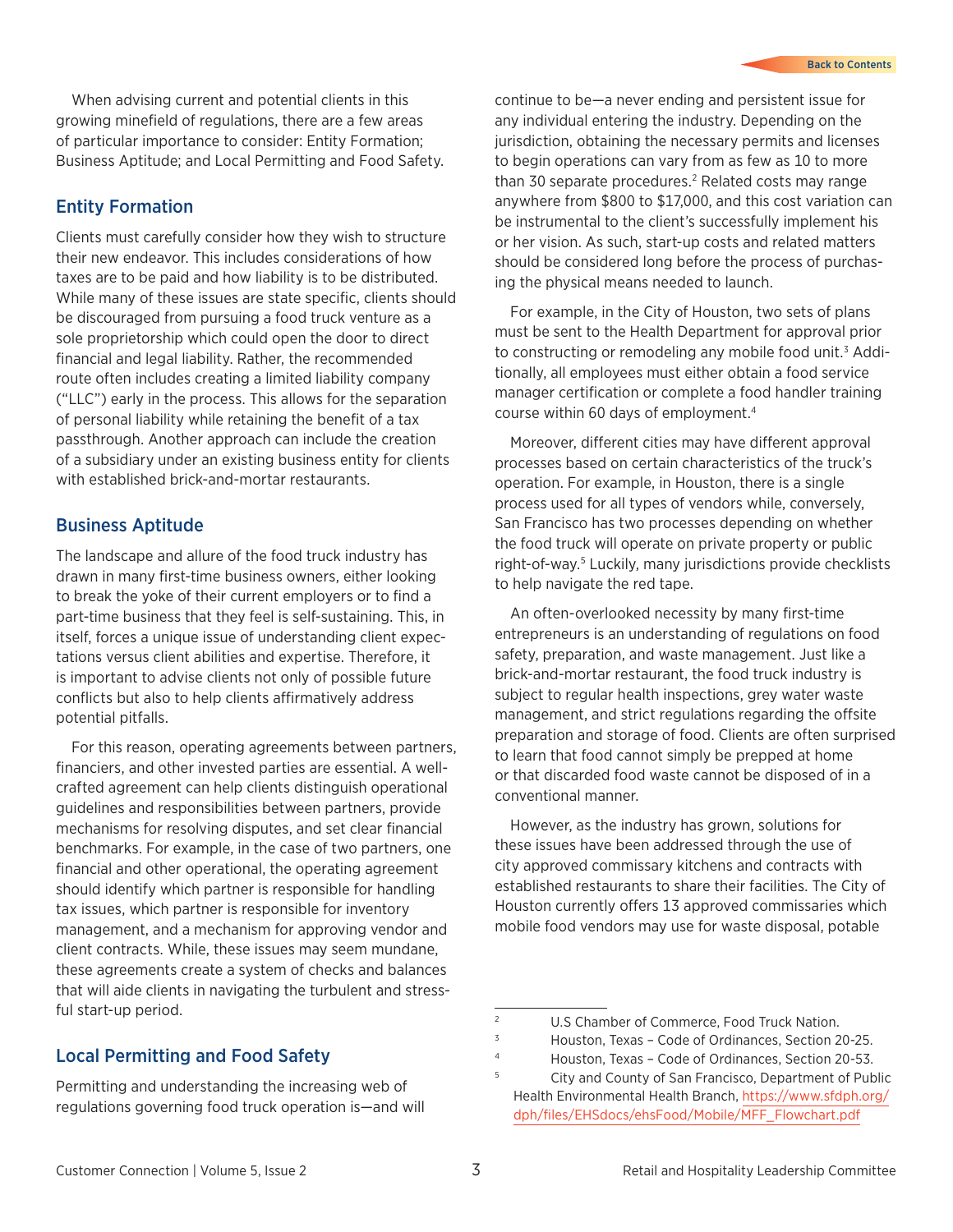water, unit maintenance, and food preparation.<sup>6</sup> Chicago's ordinance, by contrast, simply states that a mobile food preparer must be serviced by a commissary approved by the Chicago Department of Health.<sup>7</sup>

In addition to servicing requirements, any, if not all, jurisdictions have implemented strict regulations limiting the areas where food trucks are allowed to offer service. Often, these restrictions include times of operations and minimal distances from brick-and-mortar restaurants, residential areas, and government buildings. Understanding these restrictions and being able to communicate them is essential for protecting client interests and avoiding unnecessary citations and unrealistic expectations. Some examples of restricted-use regulations include Houston's prohibition on street parking8, Chicago's limitation on food truck sales within 200 feet of a restaurant's entrance<sup>9</sup>, and New York City's locational restrictions by street.<sup>10</sup>

These restrictions on business operations in the food truck industry have already spawned court battles as food truck operators and other special interest groups work to protect their industries.

#### The Road to Court

In many instances, food truck owners have challenged license requirements and restrictive regulations. Some interesting cases are discussed below.

*Lopez, et al. v. City of San Antonio* involved a challenge to Section 13-639(a)(10) of the San Antonio City Code that prohibited food trucks from operating within 300 feet of any restaurant, grocer, or convenience store. The 300-foot ban applied to mobile food vendors whether they were parked on private property with the owner's consent or validly parked on public property. The *Lopez* Plaintiffs argued that their right to economic liberty under Article 1 Section 19 of the Texas Constitution was violated by unreasonable and protectionist governmental interference. In response to the suit the City of San Antonio repealed the law.

- Municipal Code of Chicago, 7-38-138.
- <sup>8</sup> Houston, Texas Code of Ordinances, Section 40-8.
- <sup>9</sup> Municipal Code of Chicago, 7-38-115(f)
- <sup>10</sup> New York City, Dept. of Health and Mental Hygiene, Mobile Food Vending Restricted Streets Guide, [https://www1.](https://www1.nyc.gov/assets/doh/downloads/pdf/permit/mvf_restricted_streets.pdf
) [nyc.gov/assets/doh/downloads/pdf/permit/mvf\\_restricted\\_](https://www1.nyc.gov/assets/doh/downloads/pdf/permit/mvf_restricted_streets.pdf
) [streets.pdf](https://www1.nyc.gov/assets/doh/downloads/pdf/permit/mvf_restricted_streets.pdf
)

In *King, et al. v. Louisville/Jefferson County Metro Government*, 17-CV-390-DJH-CHL, the Louisville/Jefferson County Metro Government ("Louisville Metro") likened food trucks to street dealers, peddlers and mobile itinerant vendors. The gist was that food trucks constituted a nuisance and should not exist within a certain distance of food establishments. King sued in the United States District Court for the Western District of Kentucky, and the matter was promptly resolved with the entry of a Consent Decree stipulating that food trucks are considered mobile food vendors and not itinerant. Further, Louisville Metro was ordered to suspend enforcement of any regulation that prohibited food trucks from operating simply because the food truck was within a certain distance of a food establishment.

In *Rock, et al. v Town of Carolina Beach, et al.* the Town of Carolina Beach admitted promulgating Carolina Beach Code of Ordinance Section 14-21(d)(1) to prevent "outsider" food trucks from competing with Carolina Beach restaurant owners. The ordinance provided that, prior to obtaining approval for a food truck license, the food truck operator had to maintain an eating or drinking establishment for a least one year in the town of Carolina Beach. One week after Plaintiffs filed suit, the ordinance was repealed.

The City of Fort Pierce, Florida regulates food trucks under Chapter 9, Article IV of the Fort Pierce Code. The Code provides that food trucks cannot operate within 500 feet of a similar type business (Section 9-111(b)(1)) which is defined as any business that serves or sells any food. Essentially, everywhere in Fort Pierce is within 500 feet of a place that serves or sells any food. In *Diaz, et al. v City of Fort Pierce, Florida* the court agreed with Plaintiffs that the 500-foot ban is not rationally related to any interest other than protectionism and enjoined the City from enforcing the law.

Under Baltimore City Code Article 15, Subtitle 17-1, food trucks cannot operate within 300 feet of any retail business establishment that is primarily engaged in selling the same type of food product; A violation of the 300-foot rule is a criminal offense resulting in a conviction and \$500 fine; three violations mandate license revocation. In *Pizza Di'Joey, LLC, et al. v Mayor and the City Council of Baltimore*, the Circuit Court ruled that the ordinance was so vague that fair notice was not provided, and enforcement was likely to be subjective and arbitrary. The City appealed and the Appellate Court reversed. On September 11, 2019, Maryland's highest court granted the Plaintiffs' Petition for Certiorari.

<sup>6</sup> City of Houston, Houston Health Department, Approved Commissaries List 2019, [https://www.houstontx.gov/health/](https://www.houstontx.gov/health/Food/documents/Commissary_List.pdf) [Food/documents/Commissary\\_List.pdf](https://www.houstontx.gov/health/Food/documents/Commissary_List.pdf).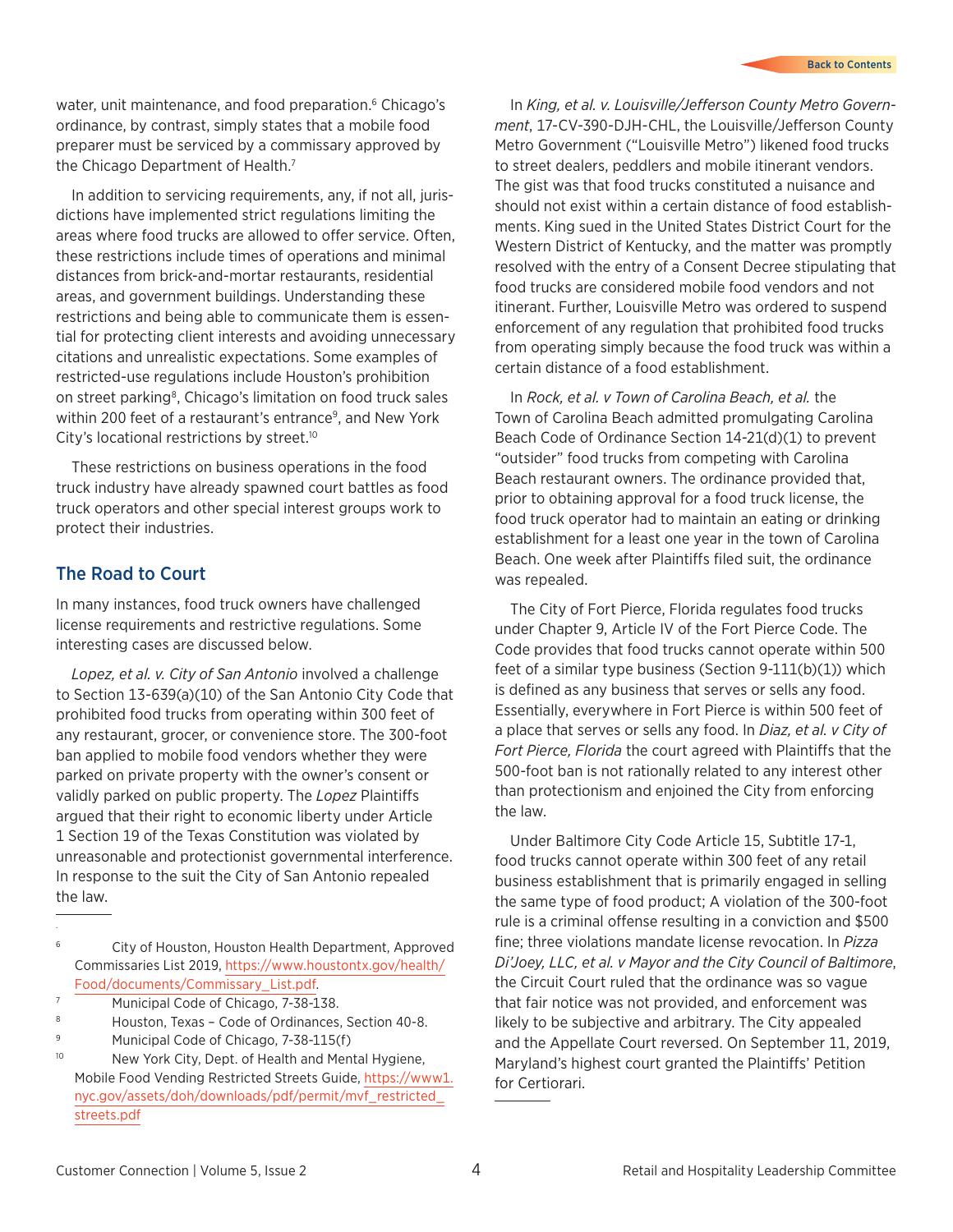<span id="page-4-0"></span>Finally, in 2012, the City of Chicago passed an ordinance that contained (1) a 200-foot proximity rule with a \$1,000 - \$2,000 fine per offense and (2) a requirement to permanently install a GPS device to send real time data allowing the food truck to be tracked. The Chicago ordinance is unique in that the City designated areas in each community where food trucks are permitted without being subject to the 200-foot rule. In *LMP Services, Inc., v. The City of Chicago*, food truck owners challenged the 200 foot rule as violative of due process and equal protection and argued the GPS requirement was an unconstitutional warrantless search. The trial court granted summary judgment in favor of the City which was affirmed by both the intermediate appellate court as well as the Illinois Supreme Court. According to the Illinois courts, the 200-foot ban was rational because the ordinance contained numerous accommodations and exceptions and balanced the interests of brick-and-mortar restaurants with those of food

trucks in managing sidewalk congestion and encouraging food trucks to locate in underserved areas.

*R. Delacy Peters, Jr., is Chair of the Food & Beverage Practice at Segal McCambridge Singer & Mahoney. Mr. Peters is a business litigator and corporate compliance attorney who provides strategic counseling on Food Safety and Quality; Labeling; Product Research & Development; Government Affairs and Corporate and Business initiatives that raise legal questions. He assists clients in conducting business within FDA, USDA and State food regulatory frameworks and provides litigation defense of food manufacturers and other businesses within the food industry.*

*Sky Brown is an associate member of the Food & Beverage Practice at Segal McCambridge Singer & Mahoney. Mr. Brown is a business litigator and has extensive background as a researcher. His experiences included advising clients on issues of banking compliance, liability assessment, and risk management.*

### Introduction to Franchising Law

#### By Farheen Ibrahim and Laura Canada Lewis



The business and legal structure that creates the franchise business model has taken many forms since its inception in the early 1850s.<sup>11</sup> What started as a way for Isaac

Merritt Singer, the founder of Singer Sewing Machines, to offer convenient repair services for his sewing machines through a license to repair engineers for use of his parts and trademarks,<sup>12</sup> has developed into a defined business structure and legal framework that governs a regulated industry that spans restaurants and grocery stores, personal and commercial services, entertainment, and product production. This introduction to franchising covers the basics of modern franchise law and its intersection with other bodies of law.

#### The Franchise Agreement

A "franchise" is a license from the franchisor to a thirdparty, a "franchisee," for use of its trademarks, business format, operating system, and other protected and proprietary information for the operation of a franchised business by the franchisee. A franchise agreement is the

contractual agreement between a franchisor and franchisee that provides certain rights and obligations to develop and operate a franchised business at specified location or territory. This franchise agreement contains components of a license to use intellectual property, nondisclosure and restrictive covenants, dispute resolution requirements, and other contractual provisions that govern the relationship between the franchisor and franchisee.

Mr. Singer arguably first recognized the core component of a franchise – the trademark license agreement.<sup>13</sup> A key component in franchising is for a franchisor to have an effective, registrable trademark. There is immense value in a trademark and it can be a franchisor's most valuable asset. For example, McDonalds' trademarks are valued at \$43 billion USD<sup>14</sup> and it has brand recognition all around the world. The value of a trademark is "goodwill" in the marketplace,<sup>15</sup> which a franchisee can immediately

<sup>&</sup>lt;sup>11</sup> Robert Webber, An Introduction to Franchising 6-8 (2012).  $12$  Id. at 7.

 $13$  Id.

<sup>14</sup> Interbrand Rankings, [https://www.interbrand.com/best](https://www.interbrand.com/best-brands/best-global-brands/2018/ranking/mcdonalds/)[brands/best-global-brands/2018/ranking/mcdonalds/](https://www.interbrand.com/best-brands/best-global-brands/2018/ranking/mcdonalds/) (last visited September 10, 2019).

<sup>15</sup> Susser v. Carvel Corp., 332 F.2d 505, 516-17 (2nd Cir. 1964) (noting that "the cornerstone of a franchise system must be the trademark or trade name of a product").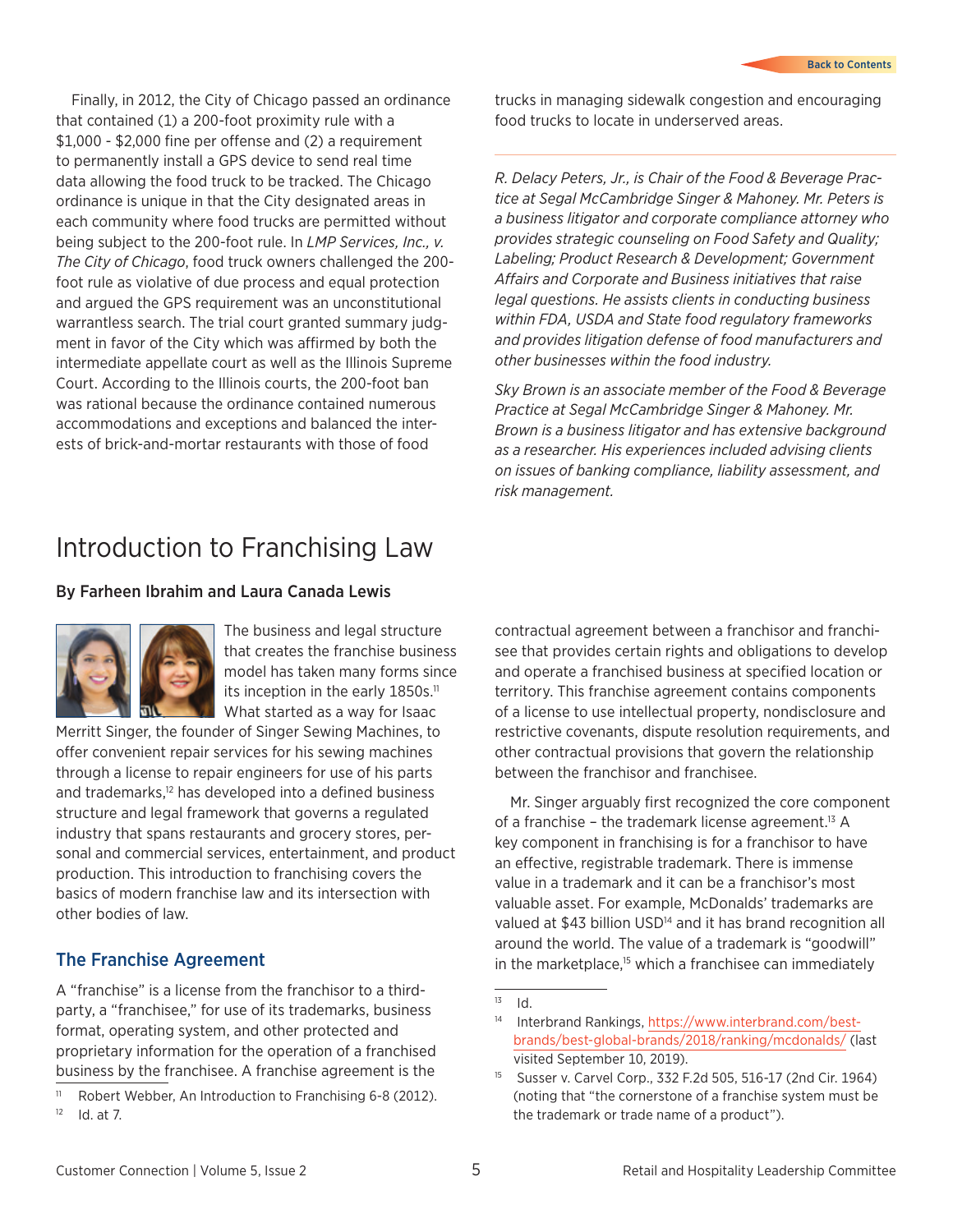exploit when operating its own franchised location. The franchisor, through this trademark license, increases its presence in certain territories without having to invest as many resources as would be required for corporate-owned locations. In this way, the franchise relationship is symbiotic to the franchisor and franchisee.

#### Federal Franchise Regulations

Franchising is regulated at the federal and state level. The Federal Trade Commission ("FTC") regulates franchising through the Trade Regulation Rule on Disclosure Requirements and Prohibitions Concerning Franchising as amended in 2017 (the "Franchise Rule").<sup>16</sup> The Franchise Rule governs the offer and sale of a "franchise" everywhere in the United States and its territories. Further, the FTC periodically publishes compliance guides and other explanatory directives regarding applicability of the Franchise Rule, disclosure requirements, and other guidance.<sup>17</sup>

A "franchise" under the Franchise Rule is defined as "any continuing commercial relationship or arrangement, whatever it may be called, in which the terms of the offer or contract specify, or the franchise seller promises or represents, orally or in writing, that: (1) the franchisee will obtain the right to operate a business that is identified or associated with the franchisor's trademark, or to offer, sell, or distribute goods, services, or commodities that are identified or associated with the franchisor's trademark; (2) the franchisor will exert or has authority to exert a significant degree of control over the franchisee's methods of operation, or provide significant assistance in the franchisee's method of operation; and (3) as a condition of obtaining or commencing operation of the franchise, the franchisee makes a required payment or commits to make a required payment<sup>18</sup> [currently \$570] or more to the franchisor or its affiliate" during the first six months of operations.19

Federal law requires franchisors to prepare a franchise disclosure document (the "FDD") that contains prescribed disclosures for the offer and sale of their franchises in all 50

states.<sup>20</sup> The FDD is required to describe the franchise system, its principals, financial health, trademarks and other intellectual property, list of franchisees, and other pertinent information that may be helpful for potential franchisees to evaluate the franchise opportunity and the business risk associated with the investment.<sup>21</sup> This FDD must be delivered to potential franchisees at least 14 calendar days before prospective franchisees sign any binding agreement or pay any fee for the franchise.<sup>22</sup> Further, the Franchise Rule also requires that potential franchisees receive execution copies of the franchise and other agreements at least seven calendar days before execution.<sup>23</sup>

Franchisors have an on-going duty to update their FDD. An FDD expires 120 days after the end of the franchisor's fiscal year, meaning the franchisor may no longer use that version of the FDD for disclosure purposes. To continue selling franchises, the franchisor is required to update certain disclosures in the FDD, as well as include updated audited financial statements from the previous fiscal year.

Some franchisors may be exempt from complying with the Franchise Rule. Franchises that defer fees for a certain amount of time, require a franchise fee lower than the current minimum required payment, or require a franchisee initial investment of \$1 million dollars or greater may be exempt from federal franchise disclosure requirements.<sup>24</sup> However, federally exempt franchisors should examine whether they may be required to comply with state registration requirements under other applicable laws, such as states' business opportunity laws discussed below.

#### State Franchise Laws

Certain states have enacted their own franchise regulations with requirements beyond the Franchise Rule. The "Registration States" include California, Hawaii, Illinois, Indiana, Maryland, Michigan, Minnesota, New York, North Dakota, Oregon, Rhode Island, South Dakota, Virginia, Washington, and Wisconsin.

Registration States require additional registration or filing of the FDD with the appropriate state agency, with the exception of Oregon, which requires maintenance of certain accounting records,<sup>25</sup> before a franchise is offered or sold in that state. These state regulators may impose additional requirements on the franchisor, such

23 16 C.F.R. 436.2(b).

25 Or. Rev. Stat. § 650.010.

<sup>16 16</sup> C.F.R. Part 436 (2007).

<sup>17</sup> See Guidance, Federal Trade Commission, [https://www.](https://www.ftc.gov/tips-advice/business-center/guidance) [ftc.gov/tips-advice/business-center/guidance](https://www.ftc.gov/tips-advice/business-center/guidance) (last visited September 10, 2019).

<sup>&</sup>lt;sup>18</sup> The Franchise Rule requires the FTC to adjust this threshold dollar amount every fourth year based upon the Consumer Price Index for all urban consumers published by the U.S. Department of Labor. Franchise Disclosure Rule, 77 Fed. Reg. 3614 (Jun. 18, 2012). The \$570 threshold took effect on July 1, 2016.

<sup>19 16</sup> C.F.R. 436.1(h).

<sup>20 15</sup> U.S.C. § 45.

<sup>21</sup> See id.

<sup>22 16</sup> C.F.R. 436.2(a).

 $24$  16 C.F.R. 436.8(a)(5)(i).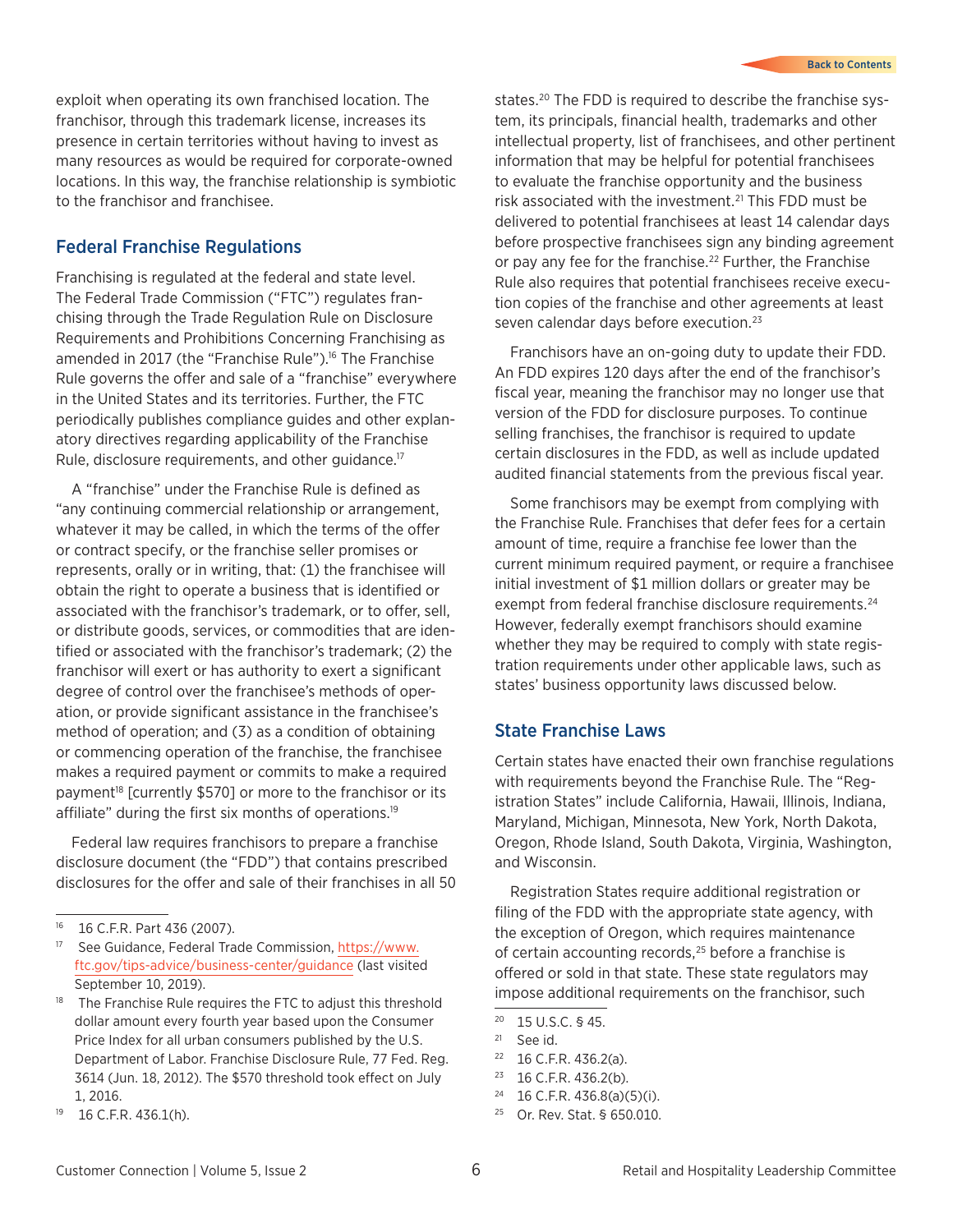as state-specific amendments to the franchise agreement and addendums to the FDD, and fee deferrals until the franchisor can meet certain financial requirements. Registration States may also have varying pre-sale disclosure requirements, annual renewal registration requirements, and limitations on termination rights.

#### Business Opportunity Laws

Certain states' business opportunity laws may also apply to franchises. These laws may impose additional registration and disclosure requirements. Twenty-five states ("Business Opportunity States") have some form of business opportunity statutes: Alabama, Alaska, California, Connecticut, Florida, Georgia, Illinois, Indiana, Iowa, Kentucky, Louisiana, Maine, Maryland, Michigan, Nebraska, New Hampshire, North Carolina, Ohio, Oklahoma, South Carolina, South Dakota, Texas, Utah, Virginia, and Washington.

Some of the Business Opportunity States have business opportunities laws, which do not apply to the offer and sale of franchises if the franchisor has a federally registered trademark.26 Other Business Opportunity States require one-time27 or annual filings, and may impose bonding or escrow requirements on the franchisor. Certain Registration States also have business opportunity laws, but these do not apply to franchises registered according to that state's franchise laws.

Some offers or sales of a franchise may fall within an exemption under the Franchise Rule, but may still require registration with the respective state's business opportunity regulations if the franchisor makes certain representations or promises to its franchisees.

#### **Intersectionality**

Franchise law overlaps significantly with business and trademark law. It also elicits franchise-specific guidance under other areas of law such as anti-trust and employment, among others. Anti-trust concerns, pursuant to the Sherman Act of 1890, the Clayton Antitrust Act of 1914, and the Robinson-Patman Act of 1936 and various state anti-trust equivalents (collectively, "Antitrust Laws"), may arise within the franchisor-franchisee relationship.

- See e.g., Business Opportunity Registration Guidelines: What is a Business Opportunity?, Connecticut Department of Banking, available at [https://portal.ct.gov/DOB/Business-Op](https://portal.ct.gov/DOB/Business-Opportunities/Bus-Opps/Guidelines-for-Business-Opportunity-Registration-in-Connecticut)[portunities/Bus-Opps/Guidelines-for-Business-Opportuni](https://portal.ct.gov/DOB/Business-Opportunities/Bus-Opps/Guidelines-for-Business-Opportunity-Registration-in-Connecticut)[ty-Registration-in-Connecticut.](https://portal.ct.gov/DOB/Business-Opportunities/Bus-Opps/Guidelines-for-Business-Opportunity-Registration-in-Connecticut)
- $27$  See e.g., Frequently Asked Questions for Form Series 2700 -Business Opportunities, Texas Secretary of State, available at <https://www.sos.state.tx.us/statdoc/faqs2700.shtml>.

Specifically, franchisors may reserve the right to dictate franchisee's retail pricing and require franchisees to purchase certain products or services from franchisor-affiliated parties. Depending on the type of arrangement, it could constitute a prohibited tying arrangement.<sup>28</sup> Other concerns under Antitrust Laws include prohibited price-fixing and resale price maintenance concerns.<sup>29</sup>

The employment issues surrounding franchisors and franchisees are numerous and can be quite complex. Franchisors must balance their own employment matters with the ones experienced by their franchisees. Although franchisors aim to be helpful and promote franchisee success, they must balance franchise system compliance and brand protection with exerting too much control over the franchised business, which may trigger joint employer issues between the franchisor and franchisee's employees.<sup>30</sup> In September 2018, the National Labor Relations Board proposed a rule to change its joint-employer standard.<sup>31</sup> In April 2019, the Department of Labor also published a notice of rulemaking to amend its regulations to address a new joint employer standard.<sup>32</sup> Confounding matters further, the rulemaking on joint employer standards within the various federal agencies appear to change according to political inclinations, making it increasingly difficult for franchisors to determine the appropriate level of control to impose on their franchisees.

#### **Conclusion**

The franchising framework can be quite complex, but incredibly flexible to accommodate a variety of business concepts. The same basic framework applies equally to quick service restaurants as escape-room franchises. Franchising is no longer relegated to large corporations; in fact, the most common franchises are medium to small sized systems. Hundreds of thousands of different franchises are offered in the United States every year, and these U.S. based concepts are rapidly expanding internationally,

- <sup>28</sup> See Jefferson Parish Hospital District v. Hyde, 466 U.S. 2 (1984).
- 29 See State Oil Co. v. Khan, 522 U.S. 3 (1997).
- 30 See Browning-Ferris Industries of California, Inc. d/b/a BFI Newby Island Recyclery & FPR-ll, LLC. d/b/a Leadpoint Business Services, N.L.R.B. Case 32-RC-109684 (August 27, 2015).
- National Labor Relations Board, Board Proposes Rule to Change its Joint-Employer Standard (September 13, 2018), [https://www.nlrb.gov/news-outreach/news-story/](https://www.nlrb.gov/news-outreach/news-story/board-proposes-rule-change-its-joint-employer-standard ) [board-proposes-rule-change-its-joint-employer-standard](https://www.nlrb.gov/news-outreach/news-story/board-proposes-rule-change-its-joint-employer-standard )
- 32 U.S. Department of Labor, Notice of Proposed Rulemaking: Joint Employer Status (April 1, 2019), [https://www.dol.gov/](https://www.dol.gov/whd/flsa/jointemployment2019/) [whd/flsa/jointemployment2019/.](https://www.dol.gov/whd/flsa/jointemployment2019/)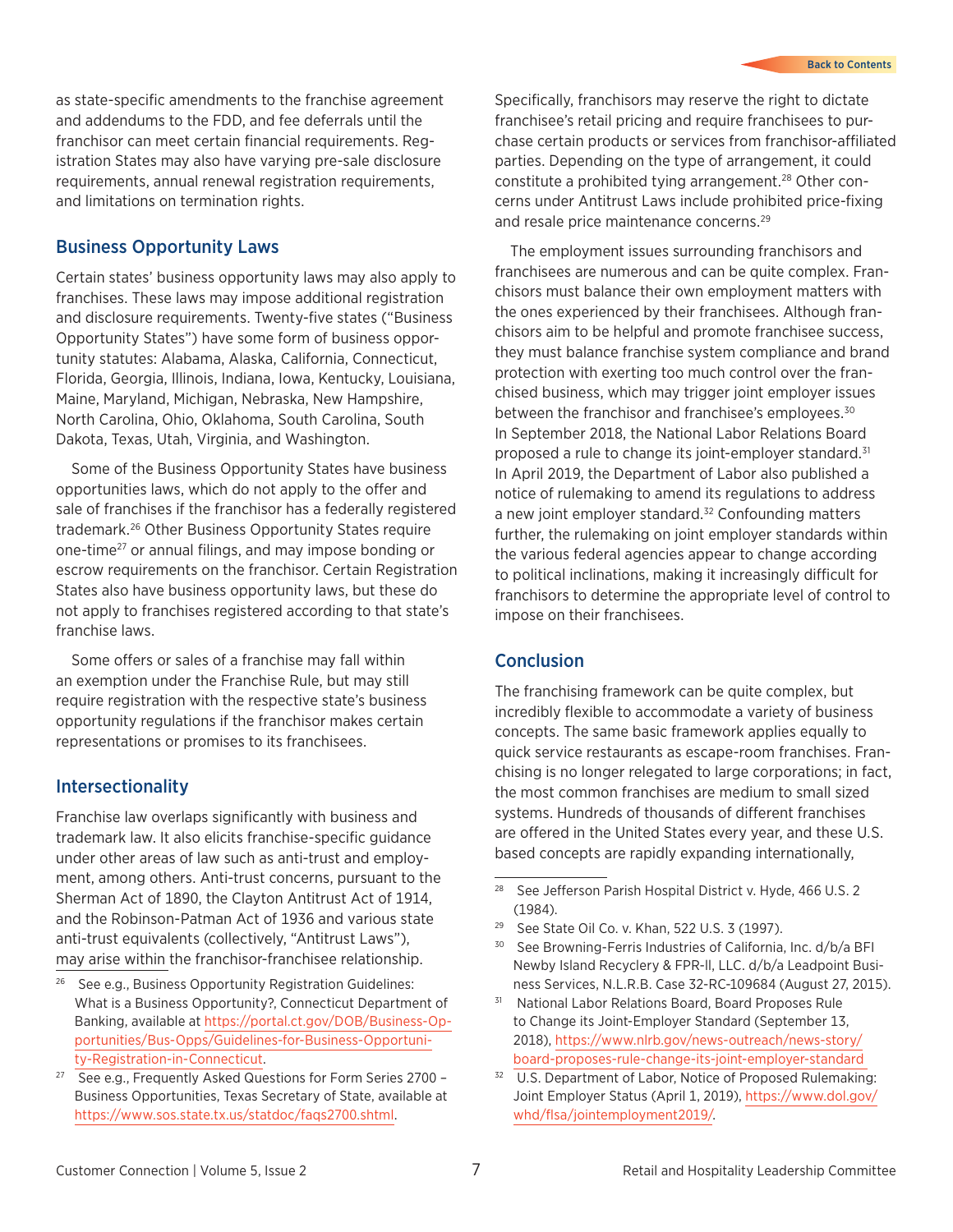<span id="page-7-0"></span>because franchising is a flexible and cost-effective method of business expansion.

*Laura Canada Lewis and Farheen Ibrahim are seasoned franchise and business lawyers who represents a wide variety of franchisor clients in all aspects of their business. They assist their franchisor clients in an outside general counsel capacity, preparing disclosure documents and registration, as well as, franchisee compliance issues, defending restrictive covenants, and prosecuting or defending breachof-contract claims that arise in the franchise context. Laura* 

*and Farheen also advise franchisees on managing their relationship with the franchisor, including evaluation of new franchises and litigation, and advise private equity and other investment advisory firms on franchise system acquisitions. Further, Laura manages day-to-day transactional matters, larger acquisitions and divestments, simple and complex real estate and land use concerns, and a variety of litigation matters. And, Farheen advises her business clients on management-side employment matters (including in the franchising context), restrictive covenants, corporate governance, acquisitions, and other general transactional matters.*

### Views of Arizona and Arkansas on the "Mode of Operation" Theory

#### By Michael Kelley and Kristie Crawford



Traditional premises liability analysis has placed great importance on the amount of time a foreign substance existed in cases where the cause of the substance is

unknown. With the movement towards self-service oriented operations, some courts have eliminated a time requirement due to a business' "mode of operation," finding that it is foreseeable that a customer will create a dangerous condition in a self-service establishment. In some states, the mode of operation theory has lessened the plaintiff's burden in premises liability cases.

While somewhat differing in their approaches, Arizona<sup>1</sup> and Arkansas both require that an incident involving a foreign substance be more than an isolated incident for a nontraditional premises liability analysis to apply. Even if a condition is shown to occur frequently, both states require that the plaintiff also show the owner failed to exercise due care to prevent the condition from occurring. The following further explores the approaches taken by Arizona and Arkansas in relation to the mode of operation theory.

#### Arizona

Arizona first adopted the mode of operation rule in 1966 in a case involving a grocery store customer who slipped on a piece of lettuce. In *Rhodes v. El Rancho Markets*, 4

Ariz. App. 183, 418 P.2d 613 (1966), the court took judicial notice of the fact that "in a self-service market operation . . . the customer is expected to handle and examine the produce displayed in the open bins." *Id.* at 185, 418 P.2d at 615. Since the risk of a customer slipping and falling was foreseeable by the grocer, the grocer had a duty to take "reasonable steps to obviate the danger." *Id.*

In the 53 years since *Rhodes*, Arizona has expanded the mode of operation rule to cases involving almost all items dropped or spilled on the ground by other customers. The rule has been applied to cases involving lettuce, pizza, milk, grapes, soft drinks, water, and even liquids spilled by customers opening sealed bottles on display in the store. The rule is not limited in its application to the type of product as "the only real issue is whether or not [the business owner] could reasonably anticipate that [the item] would be spilled on a regular basis." *Chiara v. Fry's Food Stores*, 152 Ariz. 398, 401, 733 P.2d 283, 286 (1987). However, the Arizona Supreme Court has recognized the rule "is of limited application" because "if the rule applied whenever customer interference was conceivable, the rule would engulf the remainder of negligence law." *Id.*

The standard jury instruction in mode of operation cases states the following:

Even if you find that Defendant had no notice of the unreasonably dangerous condition that Plaintiff claims caused harm, Defendant was negligent if you find the following:

1. Defendant adopted a method of operation from which it could reasonably be anticipated that unreasonably dangerous conditions would regularly arise; and

<sup>&</sup>lt;sup>1</sup> Editor's Note: Arizona's Method of Operation was addressed in the Spring 2018 Issue; however, given the interest in this area of the nation, it was considered to provide additional information.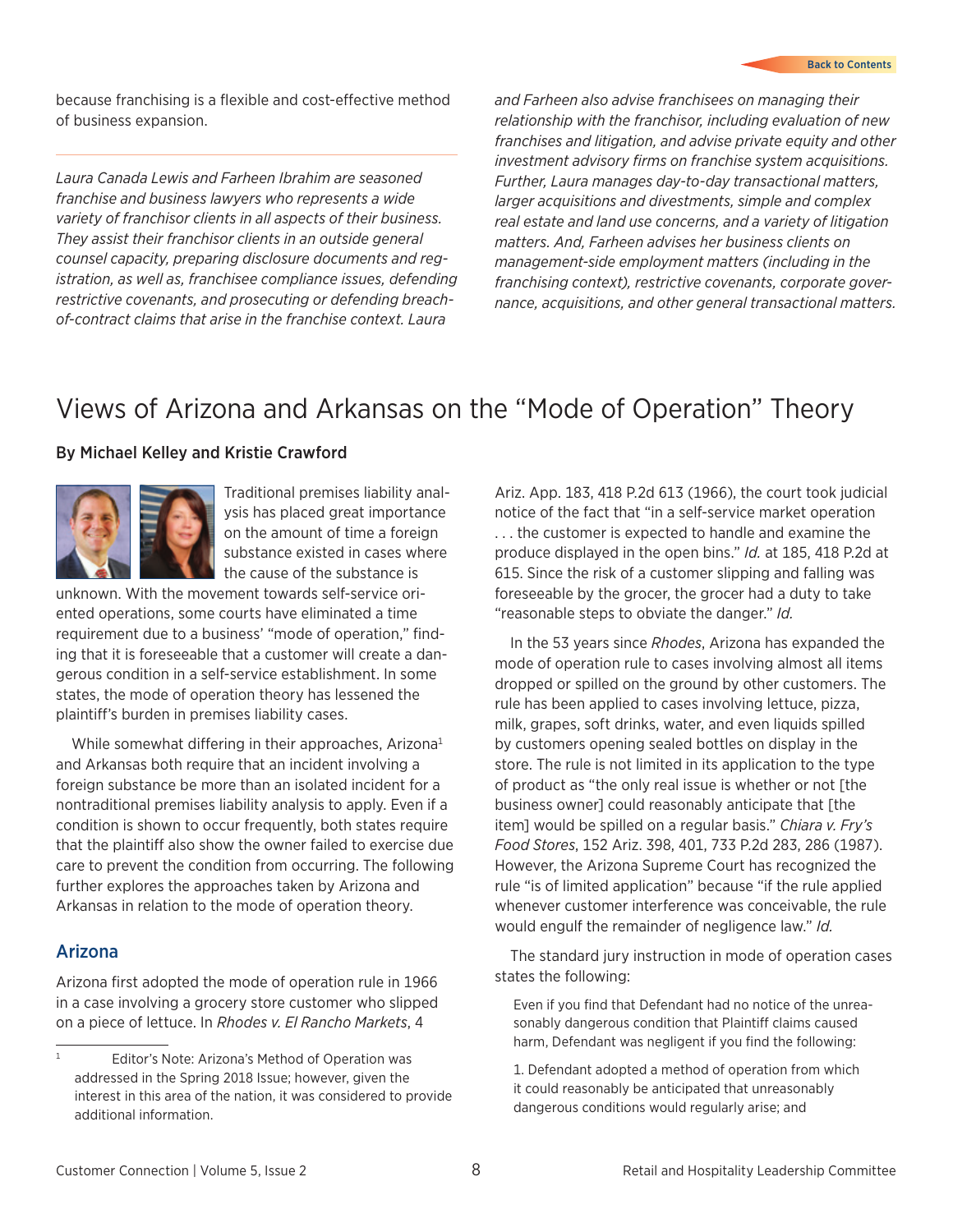2. Defendant failed to exercise reasonable care to prevent harm under those circumstances.

Revised Arizona Jury Instructions (Civil), 6th, Premises Liability 1A.

The first hurdle a Plaintiff faces is proving the condition was "unreasonably dangerous." "Defective conditions are not necessarily dangerous conditions." *Berne v. Greyhound Parks*, 104 Ariz. 38, 41, 448 P.2d 388, 391 (1968). A "defective condition" is only a "dangerous condition" if it involves "an unreasonable risk of harm." *Id.* As such, while a crack in the grandstands which allows spilled liquid to drip onto the floor below might be a defective condition, it is not an unreasonably dangerous condition unless there is evidence to prove spills regularly dripped to the floor below, creating an unreasonable risk of harm to other patrons. *Id.* (refusing to apply the rule when spilled liquids dripped through cracks at wide and irregular intervals, and there was no evidence to prove that other puddles had occurred, or other customers had slipped on dripping liquids).

The plaintiff must also prove that the condition would "regularly arise" prior to their accident for the rule to apply. "Regular" is defined as "customary, usual, or normal." *Borota v. Univ. Med. Ctr.*, 176 Ariz. 394, 396, 861 P.2d 679, 681 (Ariz. App. 1993). If the evidence establishes that spills do not occur very often, that would be "the opposite of the mode-of-operation rule" and "insufficient to establish that third-party interference was reasonably foreseeable so as to invoke that rule." *Id.* at 396, 861 P.2d. at 681. For example, in *Borata*, the court held a hospital was entitled to summary judgment because the Plaintiff was unable to establish that spills regularly occurred in the hallway where she fell. However, the Arizona Supreme Court has upheld application of the rule where testimony was elicited from employees that there were "lots of things" to clean up and "it's not the cleanest place." *Chiara*, 152 Ariz. at 401, 733 P.2d at 286*.* More recently, though, the Court of Appeals affirmed summary judgment in favor of a drug store where the store manager only testified "things would end up on the floor" and would have to be cleaned up "from time to time." *Contreras v. Walgreens Drug Store #3837*, 214 Ariz. 137, 140, 149 P.3d 761, 764 (Ariz. App. 2006). While the store manager admitted it was "typical" for "a couple of spills a week" to require cleaning, he also testified that spills were not "repetitive in nature" or "something that [he] would expect." *Id.* Since there was no evidence the spilled liquid "reached the floor nor that those spills occurred in the area of the store accessible to customers," the plaintiff had not met his burden of proving that prior spills "regularly created a hazardous condition." *Id.*

Even if there is enough evidence to prove unreasonably dangerous conditions regularly occurred, the plaintiff still bears the burden of proving the store failed to exercise reasonable care to prevent harm under the circumstances. While this is the plaintiff's burden, "a defendant involved in a jury trial will want to introduce any and all evidence indicating that it exercised reasonable care under the circumstances." *Chiara*, 152 Ariz. at 402, 733 P.2d at 287*.* This may include testimony from a member of management establishing how employees are trained on the prevention of customer accidents, testimony from employees regarding their inspection and cleaning of the premises on the day of the accident, and copies of written policies and procedures.

In all mode of operation cases, consideration should be given to identifying the unknown individual who created the condition as a non-party at fault. Arizona is a pure comparative fault state, and defendants may identify non-parties at fault within 150 days of the filing of their answer. This procedure allows the jury to assess a percentage of fault upon the individual who negligently created the condition and failed to remedy the condition or notify the business of the condition in time to provide a remedy or warning. *See, e.g., McKillip v. Smitty's Super Valu*, 190 Ariz. 61, 65, 945 P.2d 372, 376 (Ariz. App. 1997) (holding it was proper for a jury to apportion 65 percent of the fault to the unknown customer who dropped wax paper on the floor even though "how the paper reached the floor, whether a person dropped the paper, and how long the paper rested on the floor [were] all unknown").

#### Arkansas

Arkansas has declined to adopt the mode of operation theory, but still has a view similar to Arizona in using the recurring condition theory. To prevail in a traditional slip and fall case in Arkansas, a plaintiff must show either (1) the presence of the substance resulted from the defendant's negligence, or (2) the substance was present for such a length of time the defendant knew or reasonably should have known of its presence and failed to use ordinary care to remove it. *Mankey v. Wal-Mart Stores, Inc.*, 314 Ark. 14 (1993). A key factor in finding negligence on behalf of the defendant in a traditional slip and fall case where the cause of the substance is unknown is the length of time a substance was on the floor. *Wal-Mart Stores, Inc. v. Regions Bank Trust Dept.*, 347 Ark. 826 (2002). When the slippery condition is not an isolated incident and has been a recurring condition, the issue becomes "whether the business owner used ordinary care to keep his premises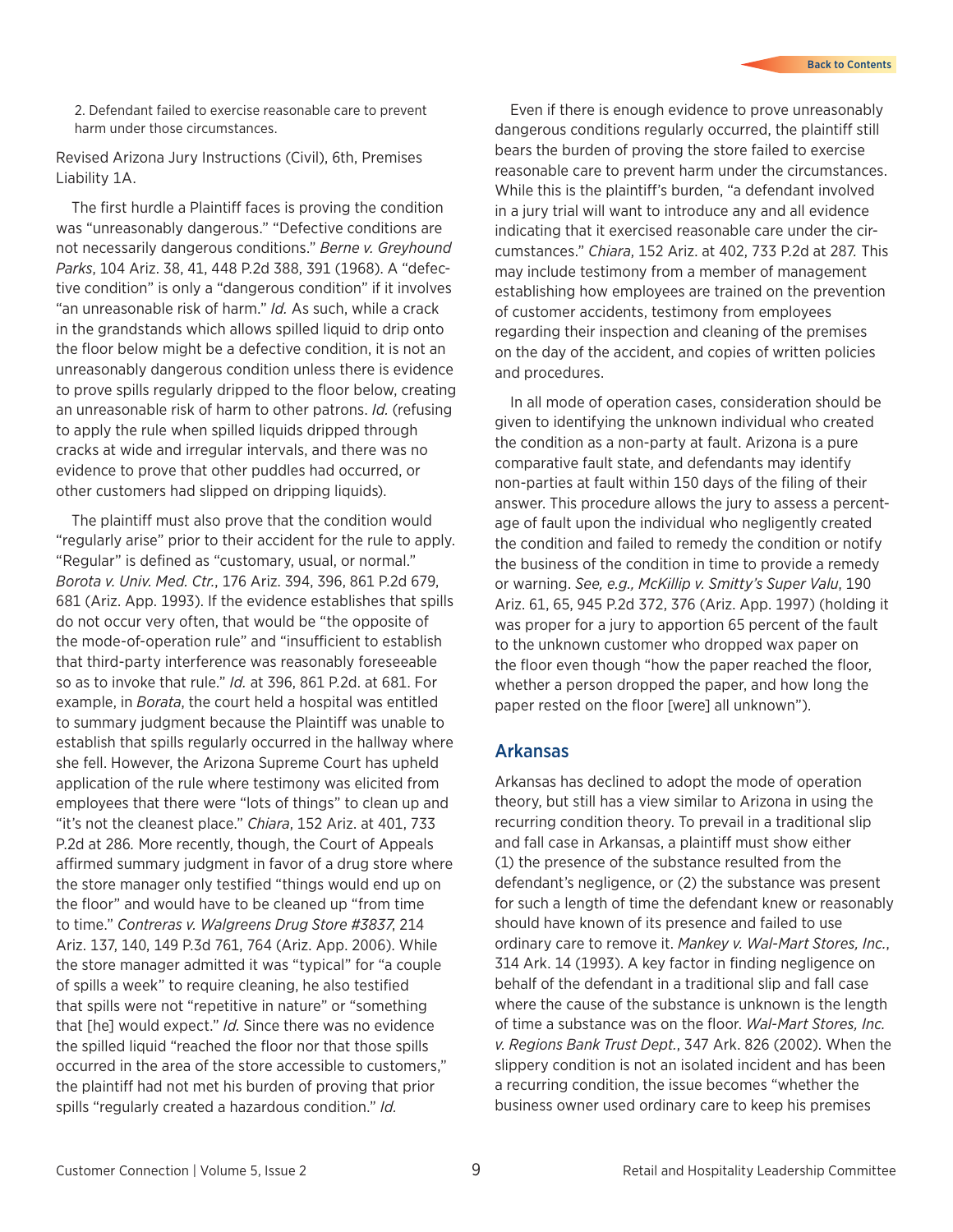free from dangerous conditions likely to cause injury to invitees." *Brookshires Grocery Co. v. Pierce*, 71 Ark. App. 203, 205 (2000).

The mode of operation theory was presented to the Arkansas Supreme Court in *Ledford v. Gas Mart Co., Inc.*, 259 Ark. 1 (1975), which involved a slip and fall on grease or oil at a self-service gas station. The plaintiff argued the traditional rules should not apply, which resulted in a directed verdict, because due to the nature of the business, "the jury could have inferred that to let customers pour oil and pump gas into their own cars was conducting a dangerous business operation." *Id.* at 3. The Arkansas Supreme Court did find any compelling reasons to support that argument, while also noting the plaintiff did not present any evidence as to whether any effort was made to keep the premises safe or to show the driveways of the gas station were frequently covered with oil and grease. *Id.*

In *Heigle v. Miller*, 332 Ark. 315 (1998), the Arkansas Supreme Court took a different approach in a case involving a slip and fall by a guest at a residence. In that case, the plaintiff knew that her husband frequently urinated on the floor of the bathroom and knew the floor was slick without a piece of carpet being in the bathroom, but failed to make sure the carpet was in the bathroom when her friend came to visit or warn her friend of the potential for urine to be on the floor. *Id.* at 324. Under those circumstances, it was held the issue was whether the defendant had a "duty to warn of hidden dangers." *Id.* Similarly, a non-traditional approach was taken in *Conagra, Inc. v. Strother*, 68 Ark. App. 120 (1999), where there was evidence that (1) oil, grease, and water were regularly tracked through the hallway outside an employee breakroom; (2) the defendant had a long-standing policy of keeping non-skid mats in the area outside the employee breakroom; and (3) non-skid mats were present when the plaintiff entered the breakroom, but were removed by the time she left the breakroom. That evidence was found to be sufficient to make a submissible case. *Id.* at 126.

The recurring condition theory was applied to a retailer in *Brookshires Grocery Co. v. Pierce*, 71 Ark. App. 203, 205 (2000), which involved a slip and fall on grapes. The appel-

late court reversed a directed verdict in favor of the grocery store because in addition to evidence of a recurring condition, there was evidence the (1) store management was aware the produce section was a dangerous area for falls; (2) the management had a schedule for inspection of floors that was not adhered to; and (3) although the clerk assigned to the area was known to be "slouchy" and not diligent in cleaning spills, he continued to be assigned to the area. *Id.* at 744. The evidence used to support the application of the recurring condition theory has been strictly analyzed by appellate courts since *Brookshires*, limiting its application to a particular set of facts. See *Hendrix v. Stobaugh*, 2009 Ark. App. 657 (2009); *Cowan v. Ellison Enterprises, Inc.*, 93 Ark. App. 135 (2005).

#### **Conclusion**

Neither the mode of operation theory nor the recurring condition theory is the death knell in a premises liability case. Many plaintiffs' attorneys fail to take the depositions of the defendants' employees or otherwise obtain evidence showing the condition was more than an isolated incident. Defense counsel may also be able to elicit testimony from the plaintiff that he or she regularly patronized the establishment and is unaware of prior spills or customer accidents on the premises. In addition, all steps taken by the defendant to prevent injuries resulting from foreign substances on the floor should be highlighted. With the right testimony, and hopefully good video surveillance footage, a motion for summary judgment can still prevail.

*Michael Kelley is an experienced trial lawyer at Thomas Rubin & Kelley in Arizona. Mr. Kelley specializes in premises liability, product liability, automobile negligence, homeowner's liability, insurance coverage, insurance bad faith, and appeals.*

*Kristie Crawford is the Managing Principal of the Springfield, Missouri office of Brown & James, P.C. and practices throughout Arkansas and Missouri. She specializes in representing retailers, restaurants, bars and business owners in premises liability, negligence and employment claims through all stages of litigation.*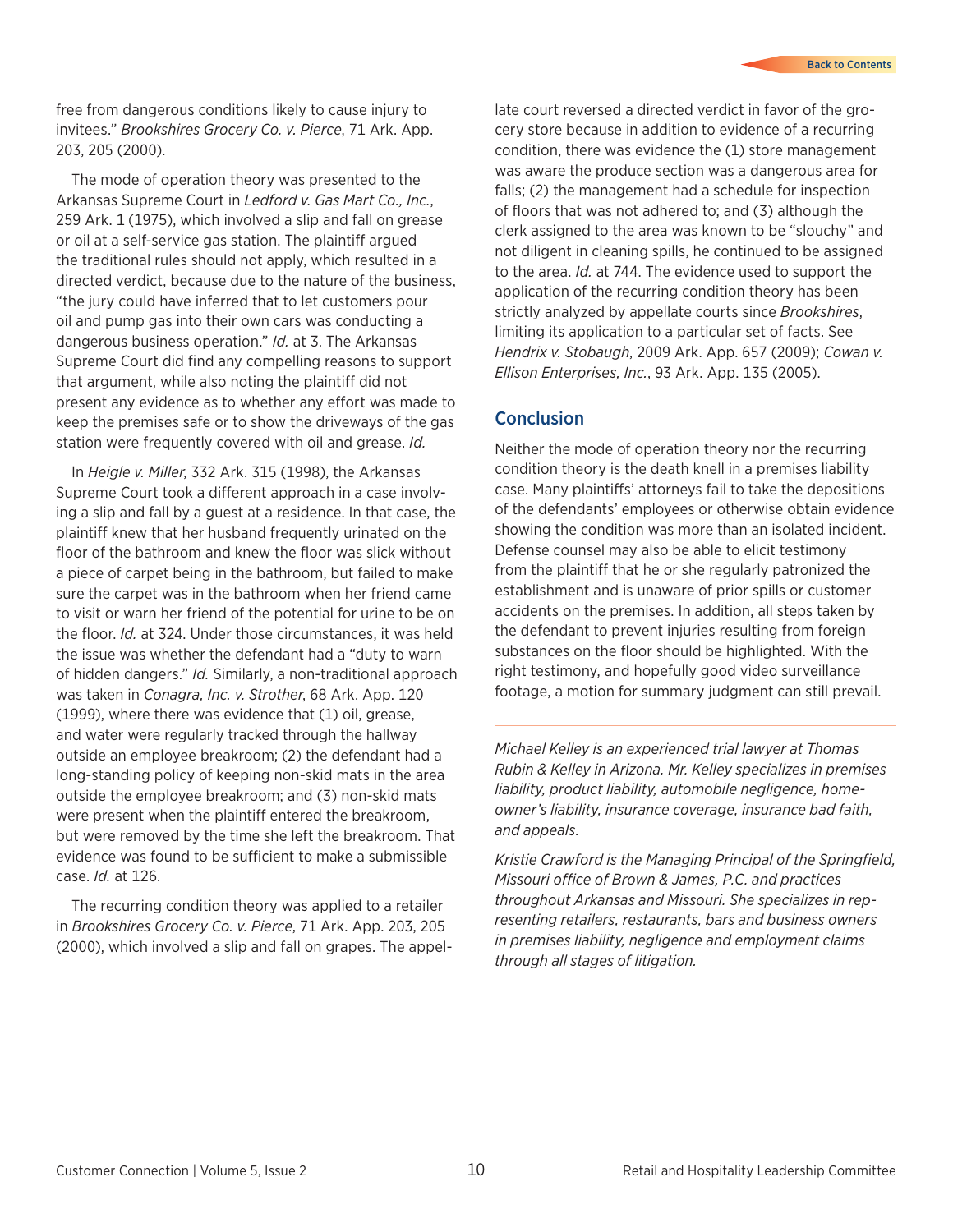### <span id="page-10-0"></span>Defense Verdict for Commercial Trucking Company in Louisiana



The Perrier & Lacoste trial team led by DRI member, Curt Rome, obtained a defense verdict in Houma, Louisiana in favor of a commercial trucking company, its driver, and its insurance company on March 21, 2019. Follow-

ing a four-day jury trial, a defense verdict was returned in the 32nd Judicial District Court for the Parish of Terrebonne, State of Louisiana, finding that the alleged negligence of the defendant-driver was not the proximate cause of Plaintiff's injuries. Such verdicts in Louisiana are rare for commercial vehicles and came as a result of significant pretrial investigation and posturing.

The case arose out of a series of events that began with the back, driver's-side tire of a box truck driven by the defendant-driver allegedly rubbing the front, driver's-side bumper of the vehicle in which Plaintiff was a passenger. The alleged tire rub occurred while the defendant-driver was allowed to cross through traffic by Plaintiff's driver in order to make a left turn. After the alleged tire rub, the defendant-driver travelled approximately three quarters of a mile while Plaintiff and his driver pursued. At a stop light, Plaintiff exited his vehicle and climbed atop Defendants' vehicle and began banging on the door. The parties' accounts differ as to whether Plaintiff then slipped off or jumped off of Defendants' vehicle after banging on the window. Upon landing on the ground in a split-like fashion, Plaintiff claimed injury to his groin and low back. Over time the low back pain allegedly increased, radiated down his leg, and caused lower leg weakness. Several months later, the lower leg weakness allegedly caused a fall, injuring Plaintiff's right shoulder. Plaintiff claimed that both the low back and shoulder injuries required surgery.

Plaintiff presented approximately \$175,000 in past and future medical expenses to the jury. He also claimed \$325,000 in past, present, and future pain and suffering, seeking a total award of \$500,000.

Discovery efforts by the P&L trial team helped set the stage for a successful defense. Plaintiff's past medical

history was significant and time was spent educating the jury about Plaintiff's long-standing back and shoulder issues. Through social media discovery, surveillance, and representations made by Plaintiff to the social security disability administration, the P&L trial team was able to establish that Plaintiff had not suffered any change in his physical ability or lifestyle. Further, a vigorous cross-examination of Plaintiff revealed several inconsistencies in Plaintiff's story related to the accident, his post-accident vacations and activities, his pre-existing back pain, and prior shoulder conditions.

With respect to liability, the P&L trial team was able to persuade the jury that the defendant-driver was not the cause of Plaintiff's injuries, but that Plaintiff's decision to approach and climb on Defendants' vehicle in traffic was the cause. Further, they were able to elicit testimony from several witnesses, including Plaintiff and his driver-girlfriend, that Plaintiff and his driver had cell phones they could have used to notify the police or take pictures of the vehicle instead of climbing onto the vehicle, which was the reason Plaintiff fell and injured himself. After twenty minutes of deliberations, the jury returned a verdict in favor of Defendants.

*Curt Rome is a 2004 LSU Law Center graduate. Throughout his career Curt has represented industrial, retail, and insurance clients in complex litigation matters. His general litigation experience includes representing clients in transportation, products liability, premises liability, commercial litigation, first- and third-party insurance coverage, professional liability, and toxic tort matters. He has represented clients from many industries including commercial carriers, contractors, national retailers, domestic and foreign product manufacturers, and domestic and London market insurers. Curt has also handled numerous matters for local and national chemical manufacturers against claims involving workplace exposures to benzene and asbestos.*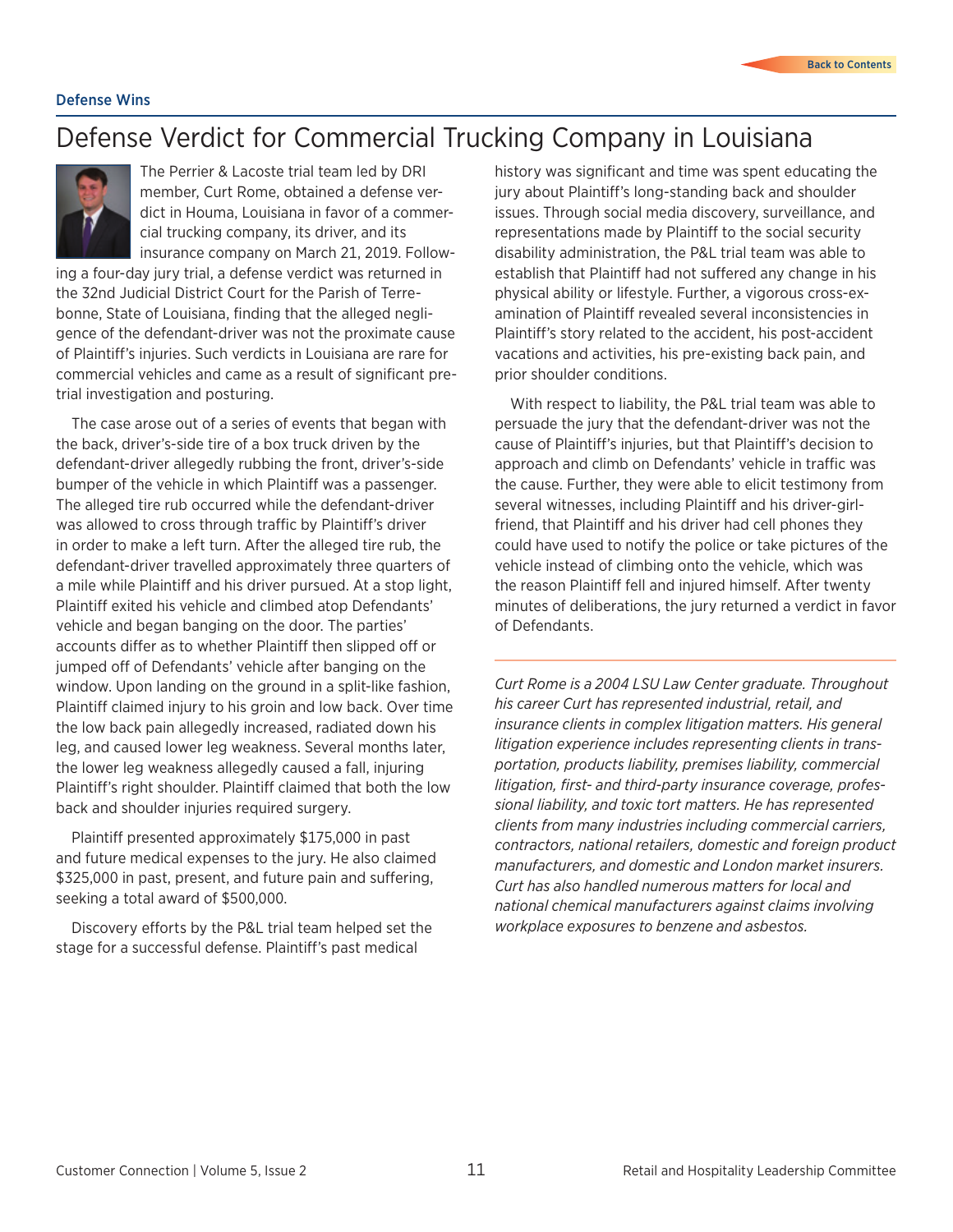## <span id="page-11-0"></span>Two Summary Judgment Wins in New York on the Issue of "Special Use"



In two separate cases, Anne Marie Esposito of Conway, Farrell, Curtin & Kelly, P.C., secured the dismissal of all claims against a national grocer on summary judgment grounds. In each of the cases, the Plaintiffs claimed that they

fell due to a defect in a parking lot, which was adjacent to the store entrance and located in front of a small shopping center with three tenants in Hewlett, New York. Plaintiffs alleged negligence in the ownership, control, maintenance and repair of the parking lot.

In New York, a defendant can be liable for a defect on property which it owns, occupies or controls. *See, e.g., Zylberberg v. Wagner*, 119 A.D.3d 675, 676 (2d Dep't 2014). Additionally, a defendant can be liable if it: (1) had control over the property sufficient to authorize maintenance and repair of the property; and (2) used the property exclusively for its own use. *See Kaufman v. Silver*, 90 N.Y.2d 204, 207–08 (1997); *Breland v. Bayridge Air Rights, Inc.*, 65 A.D.3d 559, 560 (2d Dep't 2009). This is known as the "special use" doctrine. *Kaufman*, 90 N.Y.2d at 207–08.

In the first case, the court held that Plaintiff failed to raise a material issue of fact that the grocer had "special use" of the parking lot. In support of her argument, Plaintiff submitted the affidavit of an engineer who concluded that the parking lot defect was caused by garbage trucks and delivery trucks traveling in front of the store. Plaintiff

argued that the dumpsters were used exclusively by the grocer and that the deliveries were made for its exclusive benefit. The court, however, found that the affidavit was speculative and insufficient to raise a material issue of fact because it failed to identify any data in support of its conclusion that the trucks caused the alleged defect.

In the next case, the court also held that the grocer did not have special use of the parking lot. While Plaintiff argued that the grocer put up a fence and housed its dumpsters in the Town of Hempstead's parking lot, the testimony established that the Town of Hempstead was responsible for repairs there and that other stores' customers used the parking lot. As a result, the court found that the grocer did not have exclusive use or control of the parking lot and was, therefore, not responsible for any defects.

*Anne Marie Esposito is an Associate in Conway Farrell's Litigation group, where she counsels clients in connection with a variety of matters in both state and federal court. She has extensive experience handling personal injury claims involving premises liability and construction cases. Anne Marie graduated cum laude from St. John's University School of Law, where she was an Articles Editor for the St. John's University Law Review.*

# Fraternal Organization Obtains Defense Verdict in Dram Shop Liquor Liability Case with Jury Returning a Verdict of No Negligence in New Hanover County, Wilmington, North Carolina



Melody Jolly and Deedee Gasch obtained a jury verdict in favor of the defense after the jury deliberated for only 22 minutes. Plaintiffs alleged that a local Fraternal

Organization overserved alcohol to a member who was allegedly a "regular" at the on-site bar to the point of intoxication. The member allegedly left the premises and was involved in a motor vehicle accident. The Plaintiffs, the family in the vehicle struck by the drunk driver, claimed the Fraternal Organization was responsible for significant, per-

manent neck and back injuries they sustained in the automobile accident caused by over service of alcohol. They also sought an award of punitive damages. The drunk driver resolved his claim before trial as did another establishment that allegedly served alcohol to the drunk driver. Gasch and Jolly argued that there was no evidence that the member was at the establishment on the day in question, nor any evidence that he was served any alcohol by the organization, much less that he was overserved. They also successfully excluded evidence of the breathalyzer results and significantly limited the testimony of Plaintiffs' toxicol-